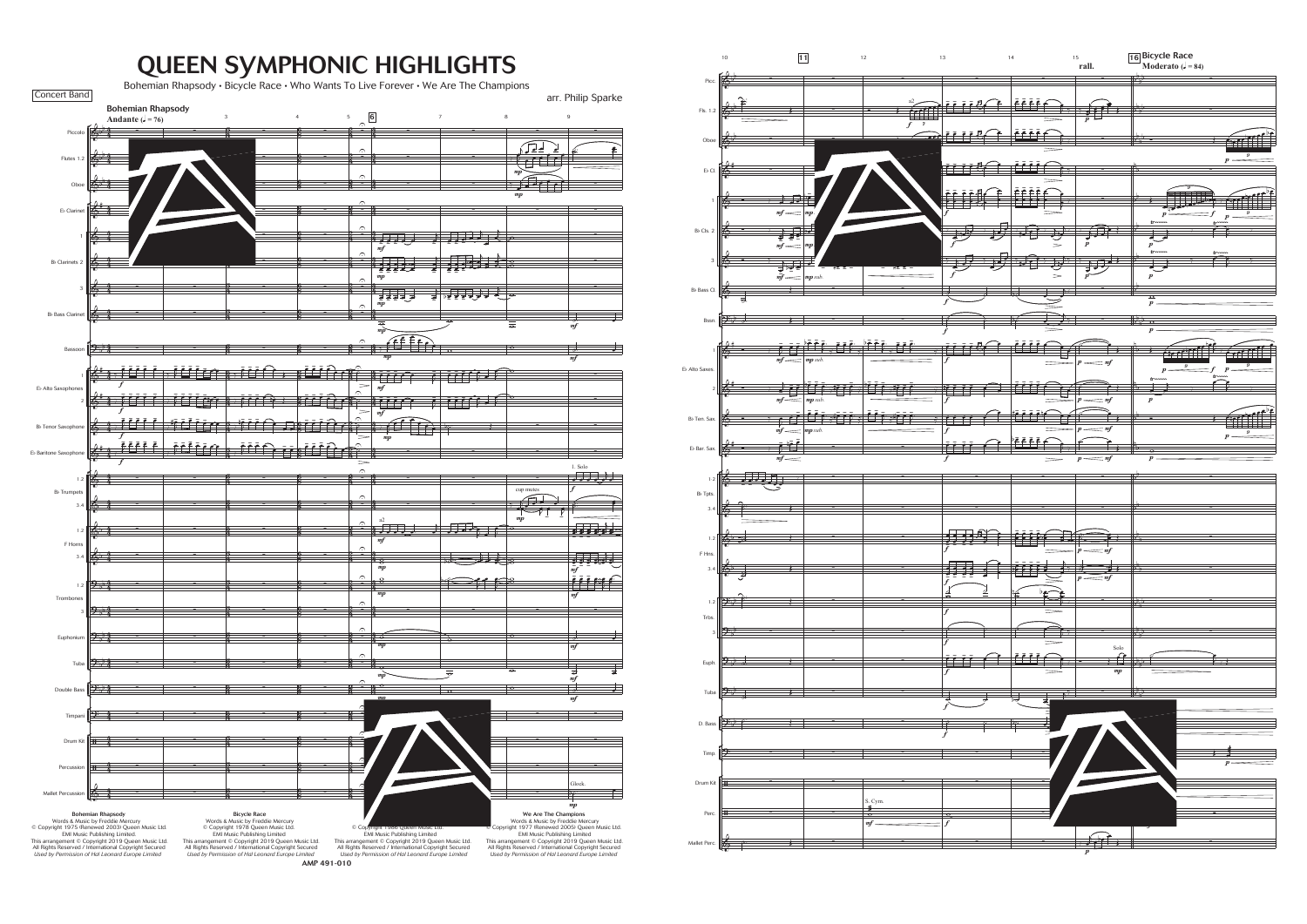

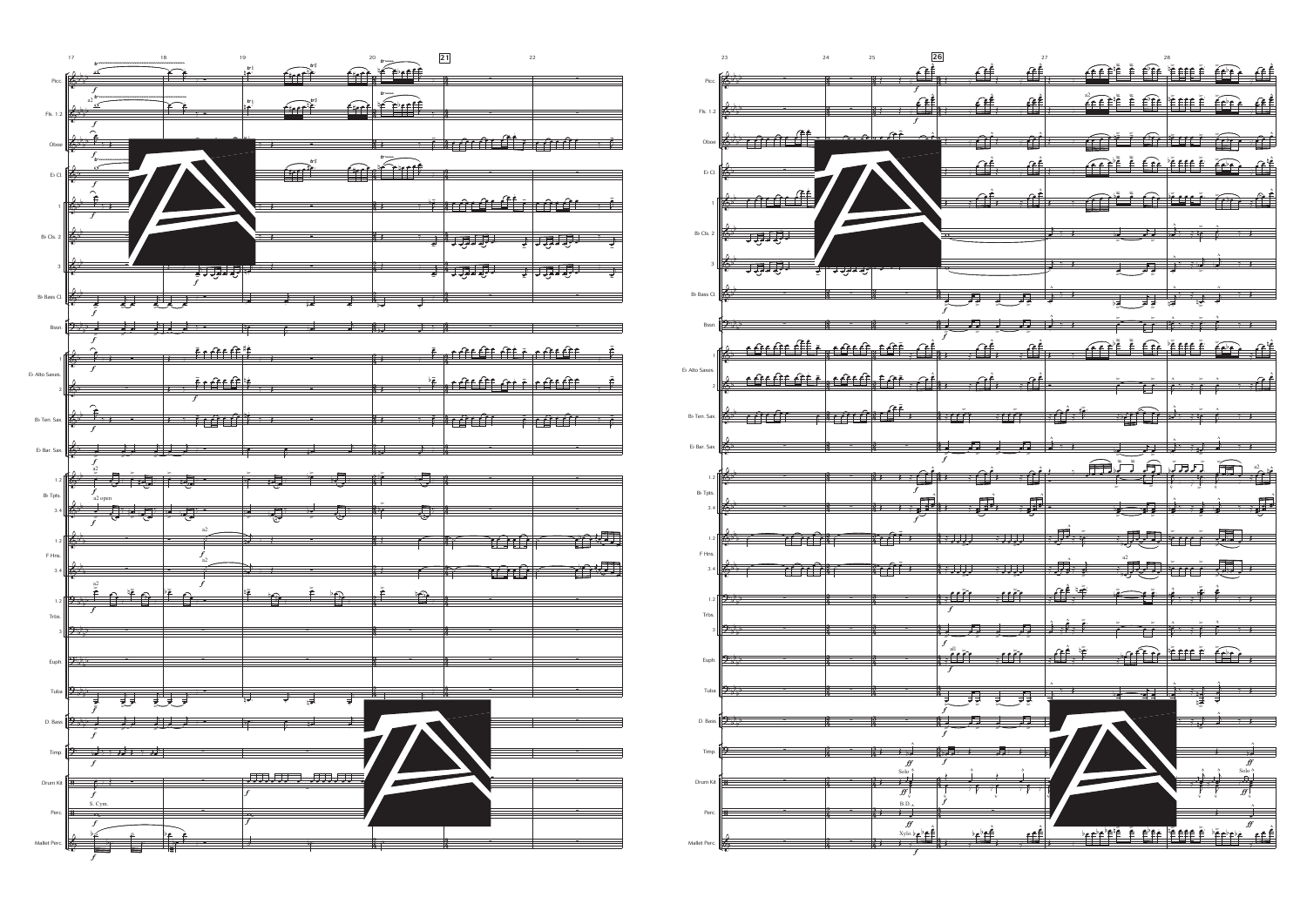

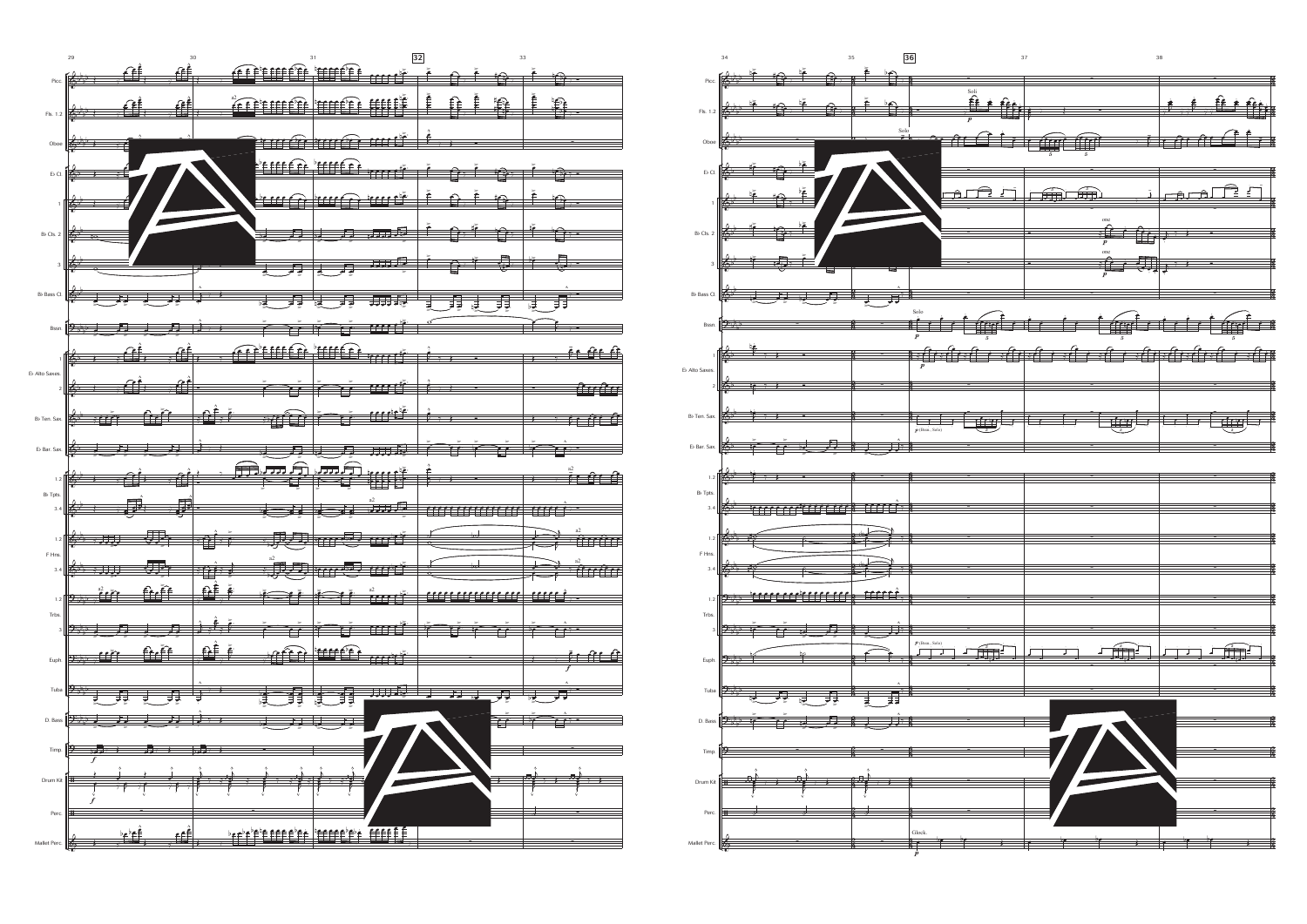

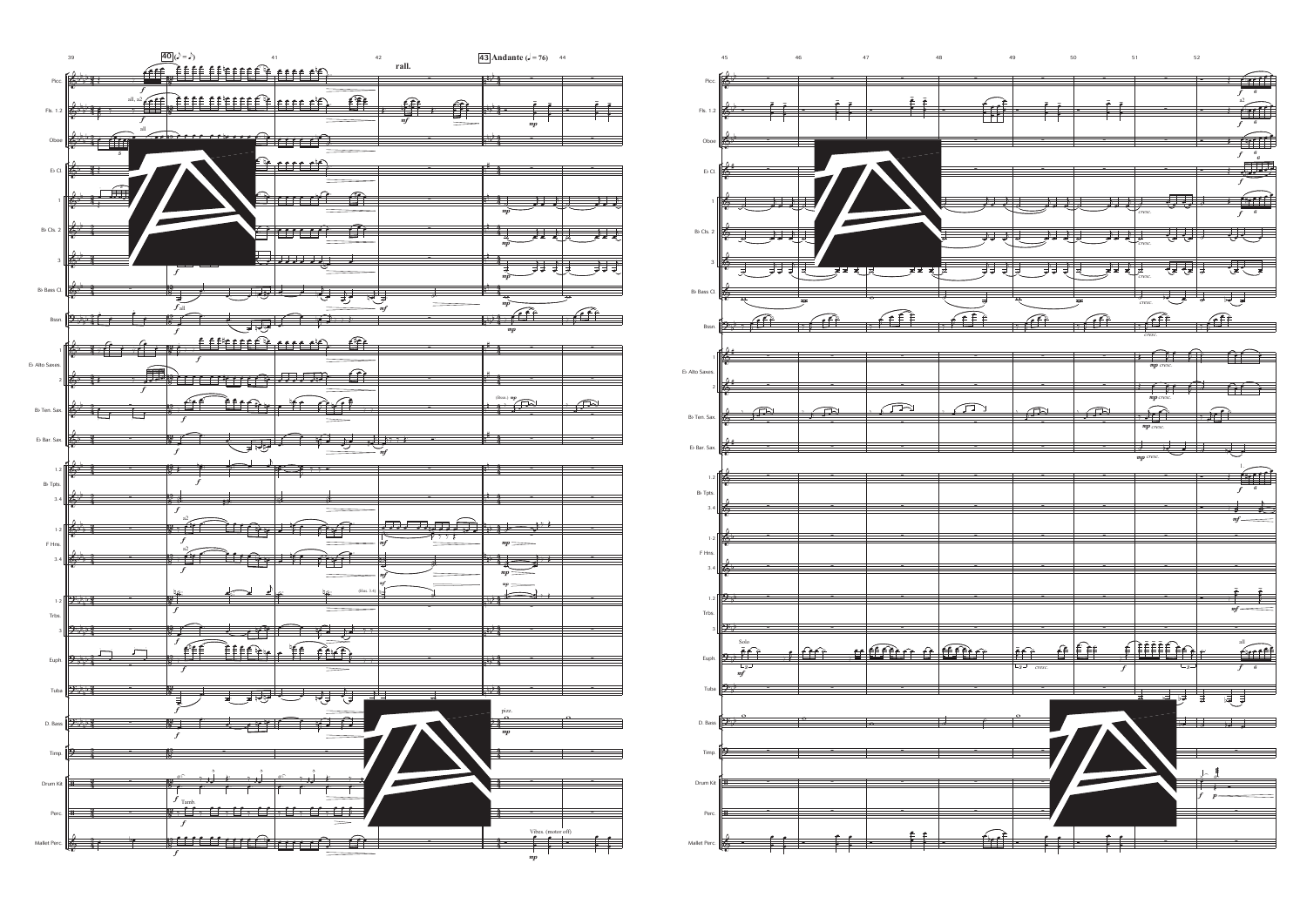

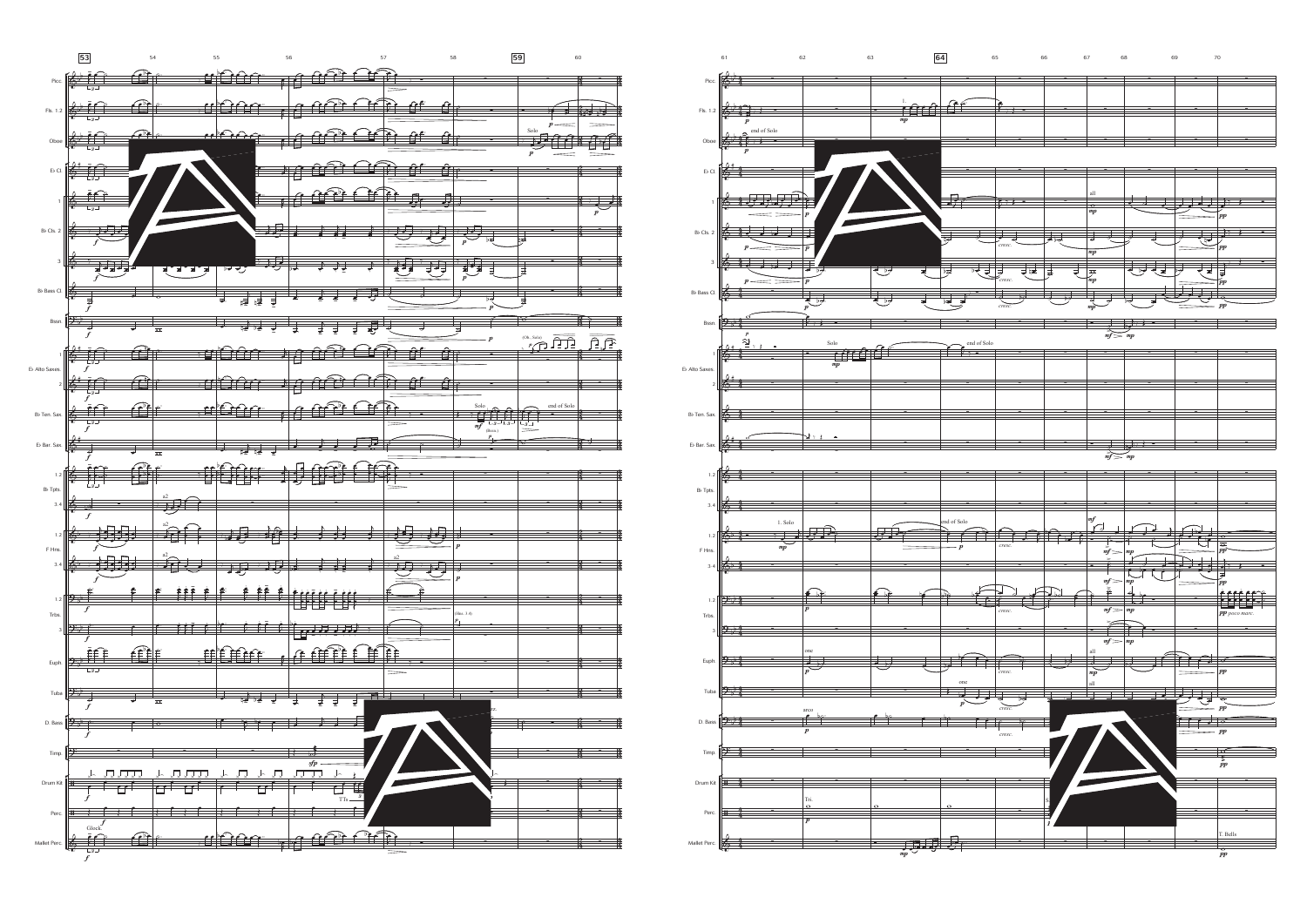

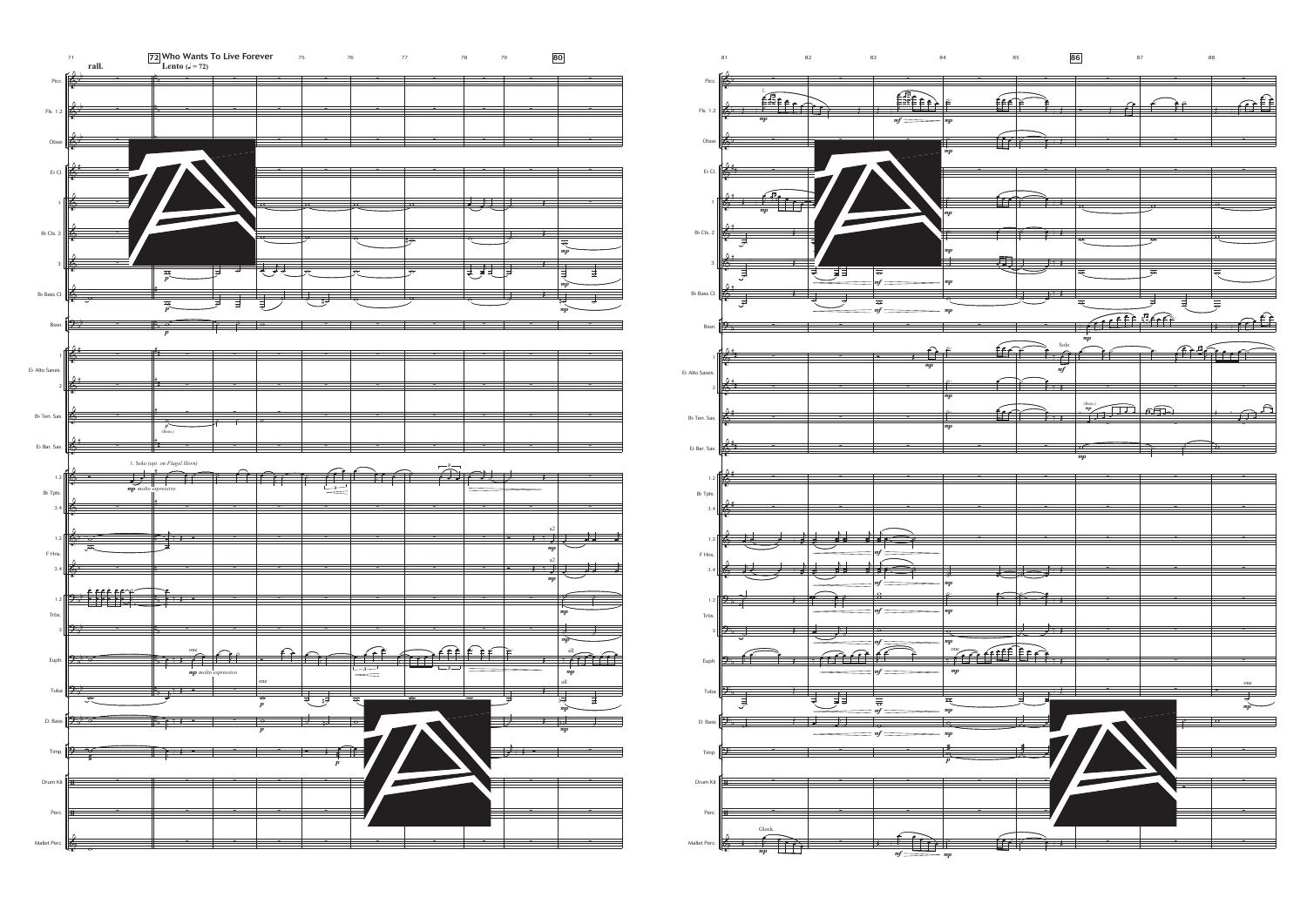

| allarg.<br><b>98</b> Vivo $(1 - 152)$<br>97<br>$\,99$<br>100            | $101$<br>$102\,$                                                | 104<br>103                                                                                                                                                                                                                                                                                                                                                                                                                                                                                    |
|-------------------------------------------------------------------------|-----------------------------------------------------------------|-----------------------------------------------------------------------------------------------------------------------------------------------------------------------------------------------------------------------------------------------------------------------------------------------------------------------------------------------------------------------------------------------------------------------------------------------------------------------------------------------|
| 6                                                                       |                                                                 | . <sup>105</sup><br>- 第666000<br>È<br>Ě<br>ĖĖ                                                                                                                                                                                                                                                                                                                                                                                                                                                 |
| IJ<br>虐<br>Ê                                                            | mp<br>a2<br>a2<br>a2                                            | ∯<br>Ê<br>锥鲑锥<br><u>₩ÊÊÊ⊯</u><br>Ė<br>$\frac{a^2}{2}$                                                                                                                                                                                                                                                                                                                                                                                                                                         |
| Э<br>Ą                                                                  | ÷.<br>ż.<br>×<br>$_{\scriptstyle mp}$                           |                                                                                                                                                                                                                                                                                                                                                                                                                                                                                               |
|                                                                         | ŧ<br>mp                                                         | ff                                                                                                                                                                                                                                                                                                                                                                                                                                                                                            |
|                                                                         | ≁<br>≠                                                          | $\hat{\epsilon}$<br>憧<br><u>\¥êêê¥</u><br>₩ÈÈÈ<br>£<br>خوانم                                                                                                                                                                                                                                                                                                                                                                                                                                  |
|                                                                         | $\overline{mp}$<br>ا بر <del>ر بر بر بر ب</del> ر               | ℋ<br>$\frac{1}{2}$<br><del>vî ji ji</del><br>A<br>غغغ                                                                                                                                                                                                                                                                                                                                                                                                                                         |
|                                                                         |                                                                 | $\overline{f}$<br>ثثث<br>€<br>≠<br>Ě۲<br>≢                                                                                                                                                                                                                                                                                                                                                                                                                                                    |
| কি                                                                      | £.,<br>Л., Л.,<br>فاراد<br>귵                                    | . <i>.</i><br>≢<br>$\overline{\boldsymbol{\theta}}$                                                                                                                                                                                                                                                                                                                                                                                                                                           |
| ∙<br>- इंग्ल<br>$\overline{f}$<br>$\boldsymbol{p}$                      | $\overline{\phantom{a}}$<br>.<br>रुद्दे रुद्दे रुद्रे<br>₹<br>₹ | ₹<br>폏<br>Ĥ                                                                                                                                                                                                                                                                                                                                                                                                                                                                                   |
| ⊕                                                                       |                                                                 | ₹<br>,ਡੋਡੋਡੋਡੋ<br>₹                                                                                                                                                                                                                                                                                                                                                                                                                                                                           |
| ġ                                                                       |                                                                 | Íf<br>, <i>.</i><br>*****                                                                                                                                                                                                                                                                                                                                                                                                                                                                     |
| İf                                                                      | ė<br>▰<br>₽<br>$\overline{\phantom{a}}$<br>ė.                   | Íf<br>مُد<br>←<br>∓<br>∓<br>۰<br>≠<br>متم<br>≠                                                                                                                                                                                                                                                                                                                                                                                                                                                |
|                                                                         | $\overline{mp}$<br>ز ر                                          | ∯                                                                                                                                                                                                                                                                                                                                                                                                                                                                                             |
| ∯                                                                       | ر ر<br>mp                                                       | ----<br>ᅩ<br>ff                                                                                                                                                                                                                                                                                                                                                                                                                                                                               |
| ⊐<br>ta,<br>∯                                                           | $\prod_{m p}$<br>←←                                             | r r r<br>∯                                                                                                                                                                                                                                                                                                                                                                                                                                                                                    |
| ₩<br>6<br>Ĵ                                                             |                                                                 | . <i>.</i><br>ا ہے کہ ا<br>Ĵf                                                                                                                                                                                                                                                                                                                                                                                                                                                                 |
|                                                                         |                                                                 | Ħ<br>Ħ                                                                                                                                                                                                                                                                                                                                                                                                                                                                                        |
| ∯                                                                       | $\mathbf{f}$<br>≠≠<br>۴ř                                        | ¥ ≰ ≸<br>FF F                                                                                                                                                                                                                                                                                                                                                                                                                                                                                 |
| ∯                                                                       |                                                                 | Ĥ<br>┹┵┙<br><u>tel el el el t</u> e<br>→                                                                                                                                                                                                                                                                                                                                                                                                                                                      |
| ff                                                                      | 戸<br>ŋ,<br>$\dot{m}p$                                           | ⊟<br>jf                                                                                                                                                                                                                                                                                                                                                                                                                                                                                       |
| ⇉<br>€<br>$f\hspace{-0.8mm}f$                                           |                                                                 | Ĵf                                                                                                                                                                                                                                                                                                                                                                                                                                                                                            |
| žê<br>g.<br>£<br>$f\hspace{-0.1cm}f$                                    |                                                                 | ê<br>ê<br>$\frac{2}{5}$<br><u>n î î î î î</u><br>s<br>f f                                                                                                                                                                                                                                                                                                                                                                                                                                     |
| 纭<br>⇉                                                                  |                                                                 | <u>, , , ,</u><br>工工                                                                                                                                                                                                                                                                                                                                                                                                                                                                          |
| ₩<br>ê<br>è<br>ê<br>ê<br>šΡ                                             |                                                                 | Ġ<br>$\begin{picture}(20,20)(-0,0) \put(0,0){\vector(0,1){10}} \put(15,0){\vector(0,1){10}} \put(15,0){\vector(0,1){10}} \put(15,0){\vector(0,1){10}} \put(15,0){\vector(0,1){10}} \put(15,0){\vector(0,1){10}} \put(15,0){\vector(0,1){10}} \put(15,0){\vector(0,1){10}} \put(15,0){\vector(0,1){10}} \put(15,0){\vector(0,1){10}} \put(15,0){\vector(0,1){10}} \put(15,0$<br>ra an an Aonamacha an Aonamacha an an Aonamara an am an an Aonamara an an Aonamar an Aonamar an Aonamar an Aon |
| ≃<br>ジッ<br>⋍<br>$\mathbb{R}^n$<br>≠<br>$f\hspace{-0.1cm}f$              |                                                                 | - -<br>∸<br>÷<br>Ŧ<br>$f\hspace{-0.1cm}f$                                                                                                                                                                                                                                                                                                                                                                                                                                                     |
| 季<br>k.<br>孛<br>₹                                                       |                                                                 | الريجتيان ثثثت                                                                                                                                                                                                                                                                                                                                                                                                                                                                                |
| ġ,<br>₽ê<br>35<br>2.<br>$\overline{\phantom{a}}$<br>$f\hspace{-0.1cm}f$ |                                                                 | ר זה הדה, וגל ל                                                                                                                                                                                                                                                                                                                                                                                                                                                                               |
| ≢<br>×<br>₹                                                             |                                                                 | €<br>×<br>$\bar{\bar{f}}$                                                                                                                                                                                                                                                                                                                                                                                                                                                                     |
| $f\!f$<br>mf<br>$\cdot$ .<br>⊞⊟                                         |                                                                 |                                                                                                                                                                                                                                                                                                                                                                                                                                                                                               |
| $\overline{f}$                                                          |                                                                 | TTs                                                                                                                                                                                                                                                                                                                                                                                                                                                                                           |
| ┹<br>×<br>⊪<br>$\overline{f}$                                           |                                                                 |                                                                                                                                                                                                                                                                                                                                                                                                                                                                                               |
| ॻ॔<br>$\sim$<br>Mallet Perc.                                            |                                                                 | $\frac{1}{2}$<br>ا ئىنىئ<br>$\overline{f}$                                                                                                                                                                                                                                                                                                                                                                                                                                                    |